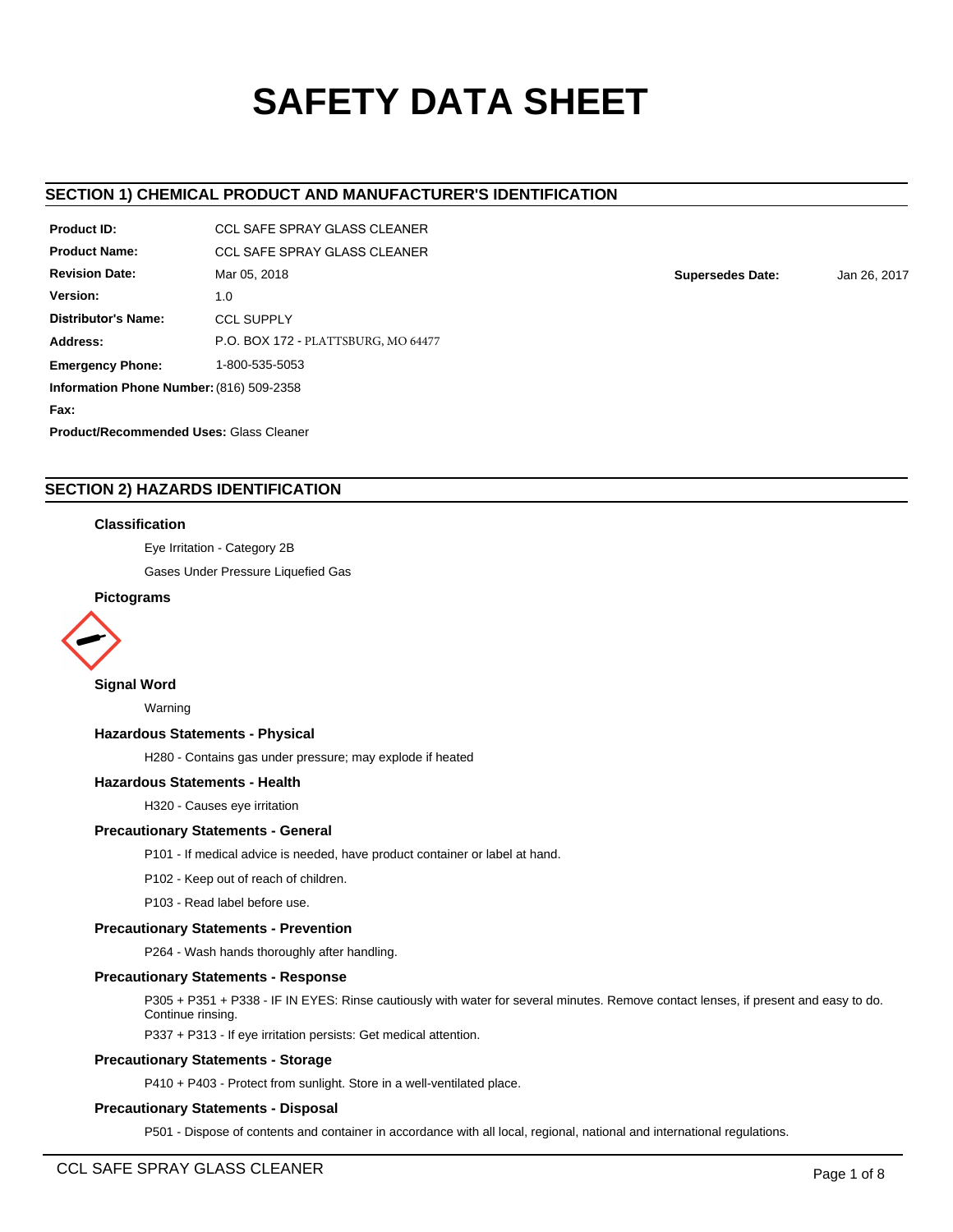# **SECTION 3) COMPOSITION, INFORMATION ON INGREDIENTS**

| <b>CAS</b>   | <b>Chemical Name</b>            | % By Weight |
|--------------|---------------------------------|-------------|
| 0000111-76-2 | ETHYLENE GLYCOL MONOBUTYL ETHER | $2\% - 3\%$ |
| 0000106-97-8 | <b>BUTANE</b>                   | $1\% - 3\%$ |
| 0000064-17-5 | ETHYL ALCOHOL                   | $1\% - 2\%$ |
| 0000074-98-6 | <b>PROPANE</b>                  | $0\% - 2\%$ |
| 0000075-28-5 | <b>ISOBUTANE</b>                | $0\% - 2\%$ |

Specific chemical identity and/or exact percentage (concentration) of the composition has been withheld to protect confidentiality.

# **SECTION 4) FIRST-AID MEASURES**

### **Inhalation**

Remove to fresh air. Administer oxygen if needed. Apply artificial respiration if breathing has stopped. Get medical attention.

### **Eye Contact**

Wash immediately with large volumes of fresh water for at least 15 minutes. Get medical attention.

### **Skin Contact**

Wipe off with a towel. Wash with soap and water. Get medical attention if irritation persists.

### **Ingestion**

Ingestion is not a likely route of exposure. Get medical attention if you feel unwell.

# **SECTION 5) FIRE-FIGHTING MEASURES**

#### **Suitable Extinguishing Media**

Foam, Alcohol foam, CO2, Dry Chemical, Water fog.

### **Unsuitable Extinguishing Media**

Water may be ineffective but can be used to cool containers exposed to heat or flame.

#### **Specific Hazards in Case of Fire**

Closed containers may explode from internal pressure build-up when exposed to extreme heat and discharge contents. Liquid content of container will not support combustion. Overexposure to decomposition products may cause a health hazard. Symptoms may not be readily apparent. Obtain medical attention. Hazardous decomposition products include carbon dioxide, carbon monoxide, and other toxic fumes.

# **Fire-Fighting Procedures**

Water may be used to cool containers to prevent pressure build-up and explosion when exposed to extreme heat.

#### **Special Protective Actions**

Wear goggles and use a self-contained breathing apparatus. If water is used, fog nozzles are preferred.

# **SECTION 6) ACCIDENTAL RELEASE MEASURES**

### **Emergency Procedure**

Avoid breathing vapors. Ventilate area. Remove all sources of ignition.

#### **Recommended Equipment**

Clean up with an absorbent material and place in closed containers for disposal.

### **Personal Precautions**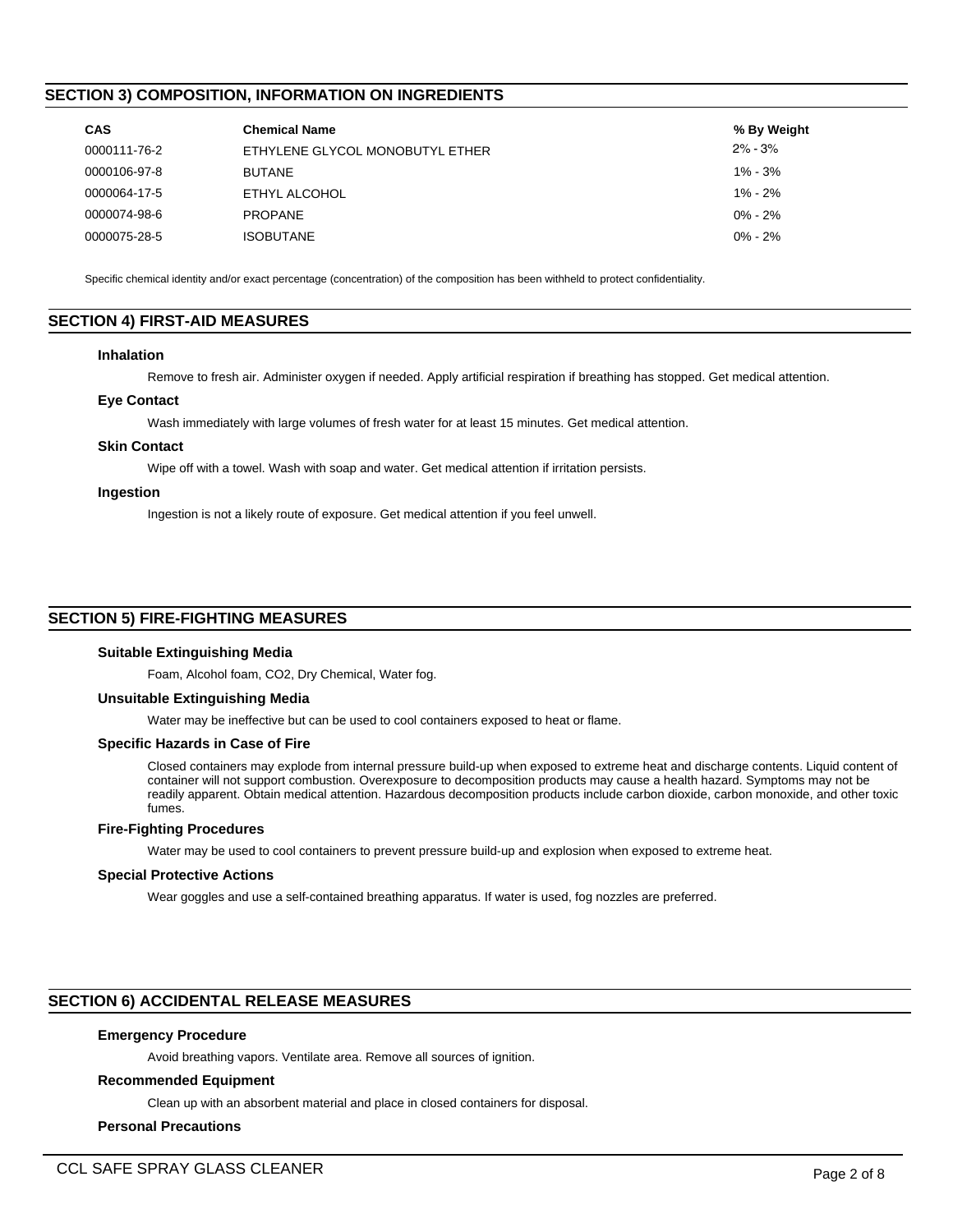### **Environmental Precautions**

Stop spill/release if it can be done safely.

# **SECTION 7) HANDLING AND STORAGE**

### **General**

Do not puncture or incinerate (burn) cans. Do not stick pins, nails, or any other sharp objects into opening on top of can. Do not spray in eyes. Do not take internally.

### **Ventilation Requirements**

Use in a well ventilated place.

### **Storage Room Requirements**

Store and use in a cool, dry, well-ventilated area. Do not store above 120°F. See product label for additional information.

# **SECTION 8) EXPOSURE CONTROLS, PERSONAL PROTECTION**

### **Eye Protection**

Safety glasses with side shields should be used if indicated. Eye wash and safety showers in the workplace are recommended.

### **Skin Protection**

Use solvent-resistant protective gloves for prolonged or repeated contact.

### **Respiratory Protection**

In restricted areas, use approved chemical/mechanical filters designed to remove a combination of particles and vapor. In confined areas, use an approved air line respirator or hood. A self-contained breathing apparatus is required for vapor concentrations above PEL/TLV limits.

### **Appropriate Engineering Controls**

Ventilation should be sufficient to prevent inhalation of any vapors.

| Chemical Name                                    | <b>OSHA</b><br>TWA<br>(ppm) | <b>OSHA</b><br><b>TWA</b><br>(mg/m3) | <b>OSHA</b><br><b>STEL</b><br>(ppm) | <b>OSHA</b><br><b>STEL</b><br>(mg/m3) | <b>OSHA</b><br>Tables (Z1,<br>Z2, Z3 | <b>OSHA</b><br>Carcinogen | <b>OSHA</b><br><b>Skin</b><br>designation | <b>NIOSH</b><br>TWA<br>(ppm) | <b>NIOSH</b><br>TWA<br>(mg/m3) | <b>NIOSH</b><br><b>STEL</b><br>(ppm) | <b>NIOSH</b><br><b>STEL</b><br>(mg/m3) | <b>NIOSH</b><br>Carcinogen |
|--------------------------------------------------|-----------------------------|--------------------------------------|-------------------------------------|---------------------------------------|--------------------------------------|---------------------------|-------------------------------------------|------------------------------|--------------------------------|--------------------------------------|----------------------------------------|----------------------------|
| <b>BUTANE</b>                                    |                             |                                      |                                     |                                       |                                      |                           |                                           | 800                          | 1900                           |                                      |                                        |                            |
| ETHYL ALCOHOL                                    | 1000                        | 1900                                 |                                     |                                       |                                      |                           |                                           | 1000                         | 1900                           |                                      |                                        |                            |
| <b>ETHYLENE GLYCOL</b><br><b>MONOBUTYL ETHER</b> | 50                          | 240                                  |                                     |                                       |                                      |                           |                                           | 5                            | 24                             |                                      |                                        |                            |
| <b>ISOBUTANE</b>                                 |                             |                                      |                                     |                                       |                                      |                           |                                           | 800                          | 1900                           |                                      |                                        |                            |
| <b>PROPANE</b>                                   | 1000                        | 1800                                 |                                     |                                       |                                      |                           |                                           | 1000                         | 1800                           |                                      |                                        |                            |

| Chemical Name                             | <b>ACGIH</b><br><b>TWA</b><br>(ppm)     | <b>ACGIH</b><br><b>TWA</b><br>(mg/m3) | <b>ACGIH</b><br><b>STEL</b><br>(ppm) | <b>ACGIH</b><br><b>STEL</b><br>(mg/m3) |
|-------------------------------------------|-----------------------------------------|---------------------------------------|--------------------------------------|----------------------------------------|
| <b>BUTANE</b>                             | 1000                                    |                                       |                                      |                                        |
| ETHYL ALCOHOL                             |                                         |                                       | 1000                                 |                                        |
| ETHYLENE GLYCOL<br><b>MONOBUTYL ETHER</b> | 20                                      | 97                                    |                                      |                                        |
| <b>ISOBUTANE</b>                          | 1000                                    |                                       |                                      |                                        |
| <b>PROPANE</b>                            | See<br>Appendix<br>F: Minimal<br>Oxygen |                                       |                                      |                                        |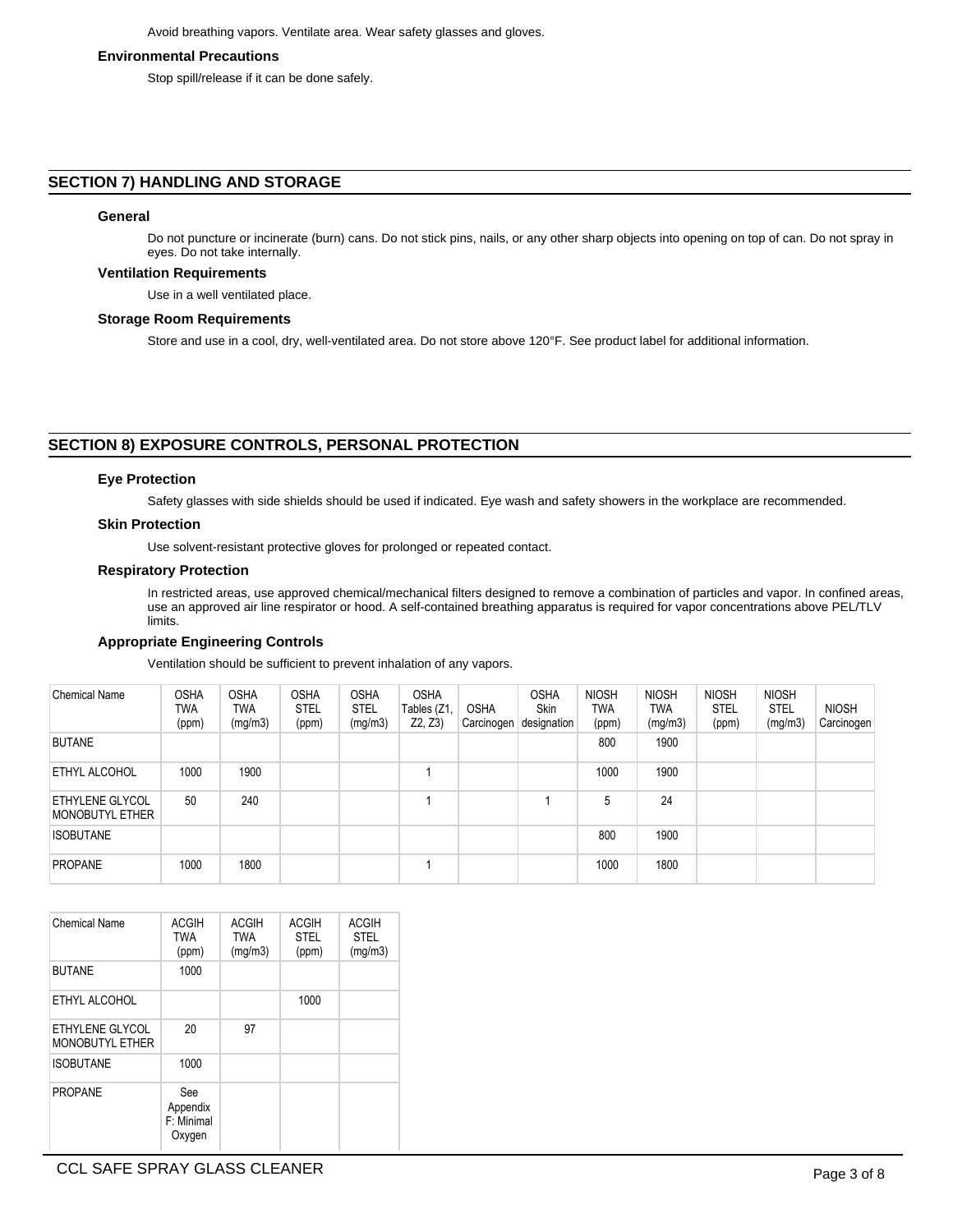|  | (C) - Ceiling limit |  |
|--|---------------------|--|
|  |                     |  |

# **SECTION 9) PHYSICAL AND CHEMICAL PROPERTIES**

# **Physical and Chemical Properties**

Content

| Density                      | 7.95700 lb/gal                     |
|------------------------------|------------------------------------|
| Density VOC                  | 0.79529 lb/gal                     |
| % VOC                        | 9.99485%                           |
| Appearance                   | N.A.                               |
| <b>Odor Threshold</b>        | N.A.                               |
| Odor Description             | N.A.                               |
| pH                           | 10                                 |
| <b>Water Solubility</b>      | N.A.                               |
| Flammability                 | Flash point at or above 200°F/93°C |
| Flash Point Symbol           | N.A.                               |
| <b>Flash Point</b>           | N.A.                               |
| Viscosity                    | N.A.                               |
| Lower Explosion Level        | N.A.                               |
| <b>Upper Explosion Level</b> | N.A.                               |
| Vapor Density                | Slower than ether                  |
| <b>Melting Point</b>         | N.A.                               |
| <b>Freezing Point</b>        | N.A.                               |
| Low Boiling Point            | N.A.                               |
| High Boiling Point           | N.A.                               |
| Decomposition Pt             | N.A.                               |
| Auto Ignition Temp           | N.A.                               |
| <b>Evaporation Rate</b>      | Slower than ether                  |
|                              |                                    |

# **SECTION 10) STABILITY AND REACTIVITY**

### **Stability**

The product is stable under normal storage conditions.

### **Conditions to Avoid**

High temperatures.

# **Incompatible Materials**

None known.

# **Hazardous Reactions/Polymerization**

None known.

### **Hazardous Decomposition Products**

Hazardous decomposition products may include carbon dioxide, carbon monoxide, and other toxic fumes.

# **SECTION 11) TOXICOLOGICAL INFORMATION**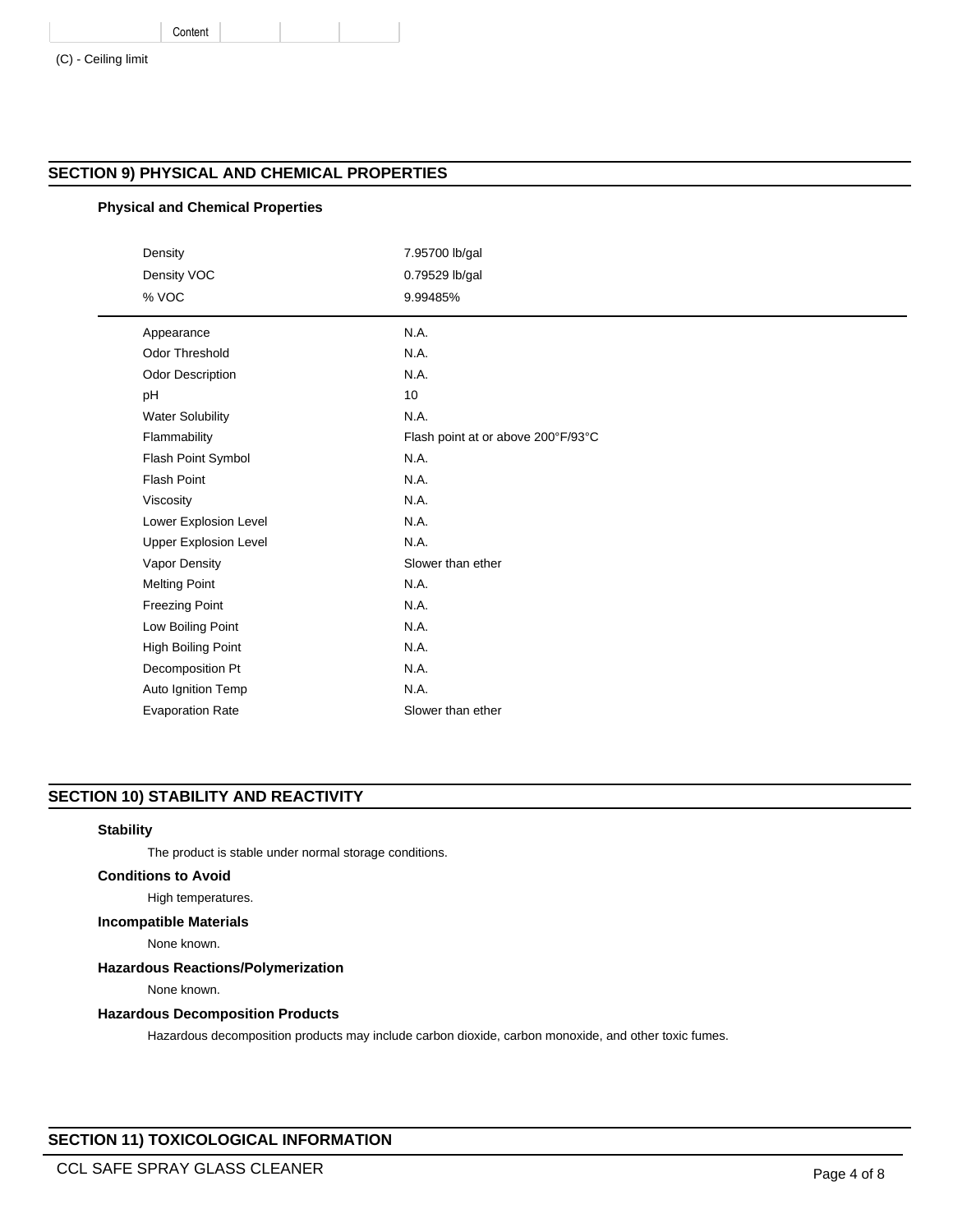### **Skin Corrosion/Irritation**

No data available

### **Classification of the substance or mixture**

There is no toxicological data available for this product.

#### **Serious Eye Damage/Irritation**

Causes eye irritation

#### **Carcinogenicity**

No data available

# **Germ Cell Mutagenicity**

#### No data available

#### **Reproductive Toxicity**

No data available

#### **Respiratory/Skin Sensitization**

No data available

#### **Specific Target Organ Toxicity - Single Exposure**

No data available

#### **Specific Target Organ Toxicity - Repeated Exposure**

No data available

# **Aspiration Hazard**

No data available

#### **Acute Toxicity**

No data available

### **Potential Health Effects - Miscellaneous**

0000064-17-5 ETHYL ALCOHOL

The following medical conditions may be aggravated by exposure: liver disease. Tests in some laboratory animals indicate this compound may have embryotoxic activity. Tests in animals demonstrate reproductive toxicity. Ingestion may cause any of the following: stupor (central nervous system depression), gastrointestinal irritation. If absorbed through the skin, may be: harmful.

0000111-76-2 ETHYLENE GLYCOL MONOBUTYL ETHER

Can be absorbed through the skin in harmful amounts. May cause injury to the kidneys, liver, blood and/or bone marrow. Repeated overexposure may result in damage to the blood. Eye contact may cause corneal injury. Has been toxic to the fetus in laboratory animals at doses that are toxic to the mother.

#### 0000064-17-5 ETHYL ALCOHOL

LC50 (mouse): Approximately 21000 ppm (4-hour exposure); cited as 39 g/m3 (4-hour exposure) (1, unconfirmed)

- LD50 (oral, rat): 7060 mg/kg (41); 10600 mg/kg (41); 13660 mg/kg (37)
- LD50 (oral, mouse): 3450 mg/kg (1, unconfirmed)
- LD50 (oral, guinea pig): 5560 mg/kg (37)

### 0000111-76-2 ETHYLENE GLYCOL MONOBUTYL ETHER

LC50 (female rat): 450 ppm (4-hour exposure) (2)

- LC50 (male rat): 486 ppm (4-hour exposure) (2)
- LD50 (oral, male weanling rat): 3000 mg/kg (1)
- LD50 (oral, 6-week old male rat): 2400 mg/kg (1)
- LD50 (oral, yearling male rat): 560 mg/kg (1)
- LD50 (oral, female rat): 530 mg/kg; 2500 mg/kg (1)LD50 (oral, male mouse): 1230 mg/kg (1)
- LD50 (oral, rabbit): 320 mg/kg (1)
- LD50 (dermal, male rabbit): 406 mg/kg (cited as 0.45 mL/kg) (1)

### 0000075-28-5 ISOBUTANE

LC50 (mouse, inhalation): 520,000 ppm (52%); 2-hour exposure.(4)

### 0000106-97-8 BUTANE

LC50 (mouse): 202000 ppm (481000 mg/m3) (4-hour exposure); cited as 680 mg/L (2-hour exposure) (9) LC50 (rat): 276000 ppm (658000 mg/m3) (4-hour exposure); cited as 658 mg/L (4- hour exposure) (9)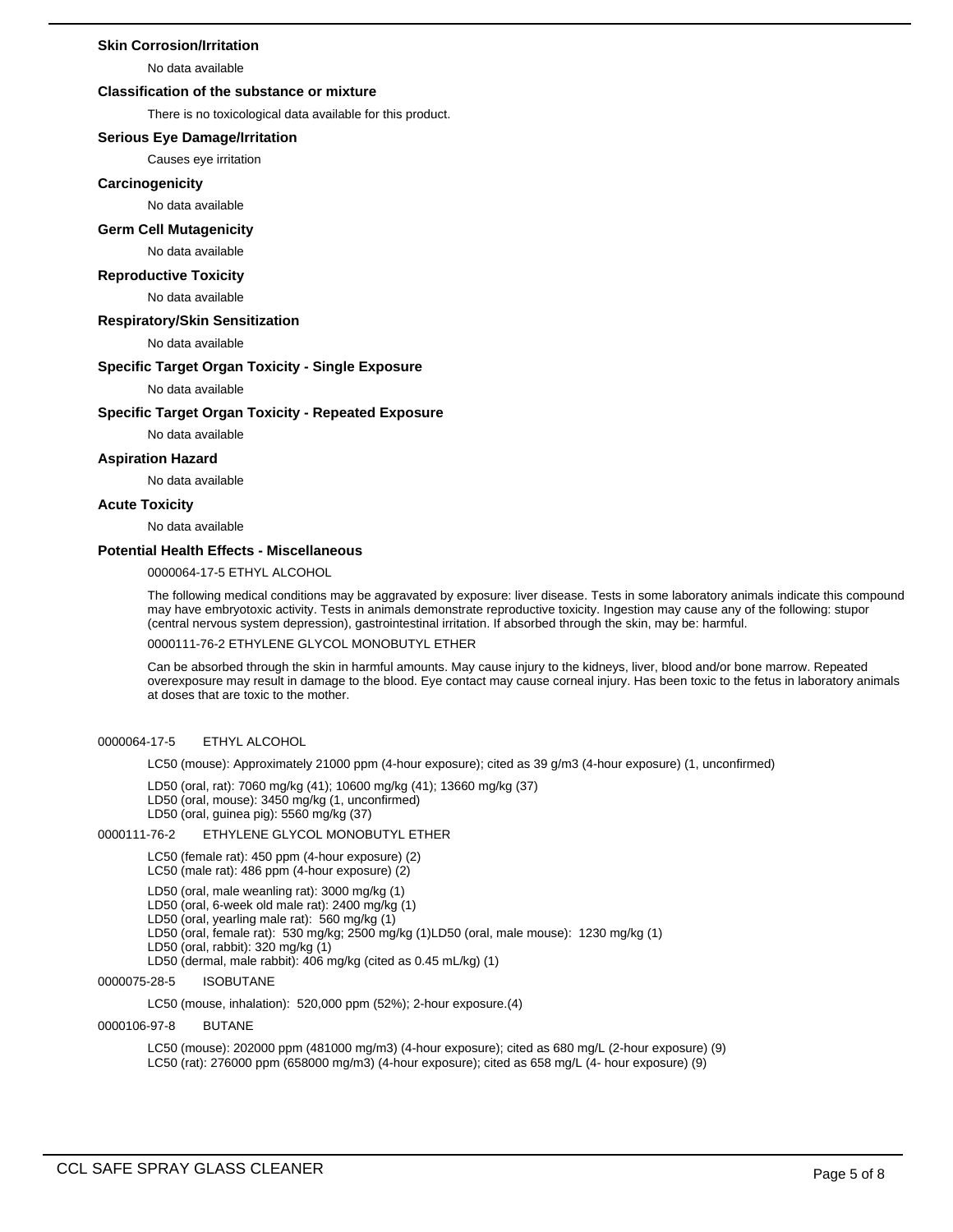### **Toxicity**

No data available

### **Classification of the substance or mixture**

There is no ecological data available for this product.

### **Persistence and Degradability**

No data available.

### **Bio-Accumulative Potential**

No data available.

### **Mobility in Soil**

No data available.

# **Other Adverse Effects**

No data available.

# **SECTION 13) DISPOSAL CONSIDERATIONS**

### **Water Disposal**

Under RCRA, it is the responsibility of the user of the product, to determine at the time of disposal whether the product meets RCRA criteria for hazardous waste. Waste management should be in full compliance with federal, state, and local laws.

Empty containers retain product residue which may exhibit hazards of material, therefore do not pressurize, cut, glaze, weld or use for any other purposes. Return drums to reclamation centers for proper cleaning and reuse.

# **SECTION 14) TRANSPORT INFORMATION**

### **U.S. DOT Information**

UN number: UN1950

Proper shipping name: Aerosols, non-flammable, (each not exceeding 1 L capacity) (LTD QTY) Hazard class: 2.2

### **IMDG Information**

UN number: UN1950

Proper shipping name: Aerosols, non-flammable, (each not exceeding 1 L capacity) (LTD QTY) Hazard class: 2.2

### **IATA Information**

UN number: UN1950 Proper shipping name: Aerosols, non-flammable, (each not exceeding 1 L capacity) Hazard class: 2.2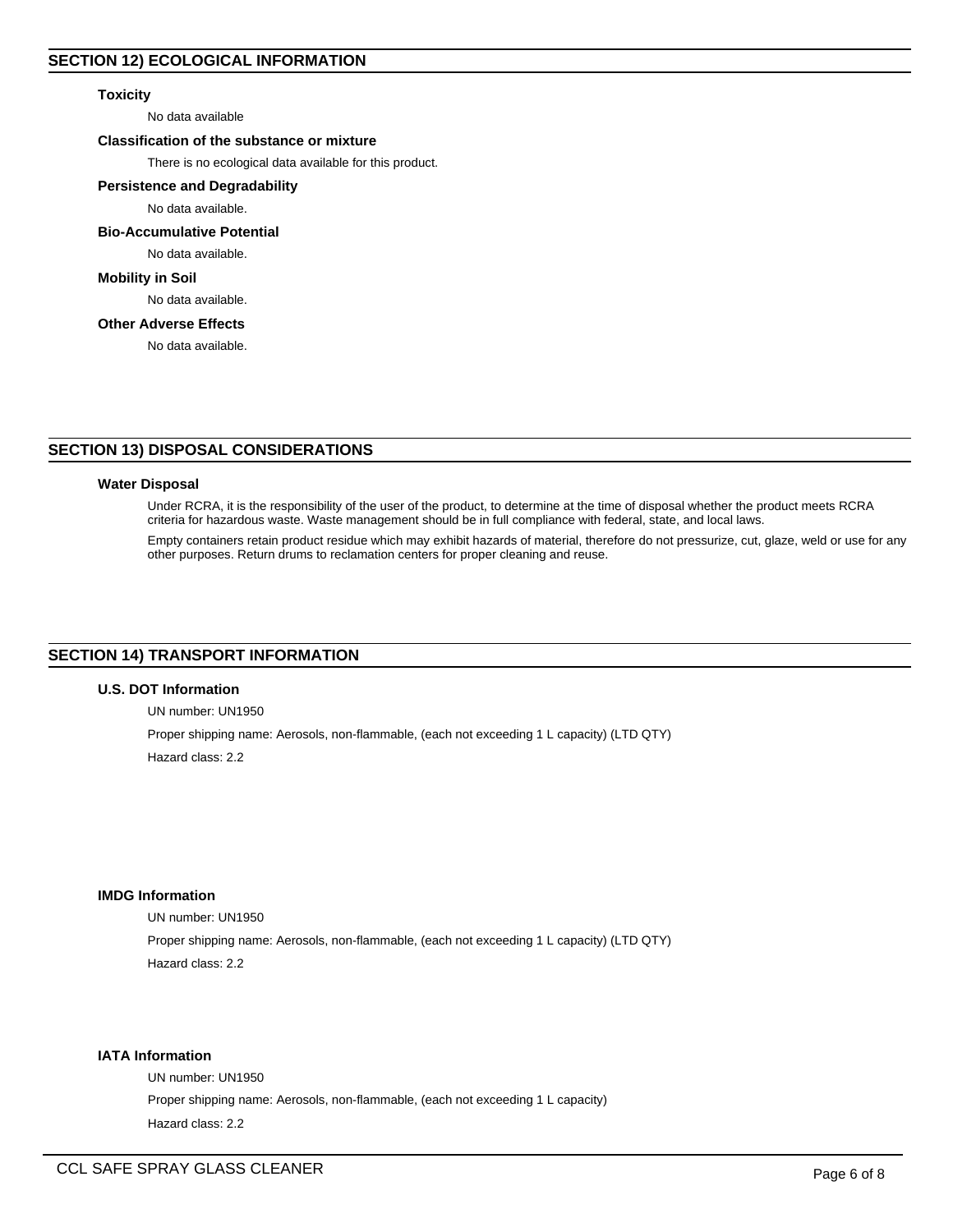| <b>CAS</b>   | Chemical Name                                    | % By Weight | <b>Regulation List</b>                           |
|--------------|--------------------------------------------------|-------------|--------------------------------------------------|
| 0000111-76-2 | <b>ETHYLENE GLYCOL</b><br><b>MONOBUTYL ETHER</b> | $2\% - 3\%$ | SARA313, CERCLA, SARA312, VOC, TSCA, ACGIH, OSHA |
| 0000106-97-8 | <b>BUTANE</b>                                    | $1\% - 3\%$ | SARA312, VOC TSCA, ACGIH                         |
| 0000064-17-5 | ETHYL ALCOHOL                                    | $1\% - 2\%$ | SARA312, VOC, TSCA, ACGIH, OSHA                  |
| 0000074-98-6 | <b>PROPANE</b>                                   | $0\% - 2\%$ | SARA312, VOC, TSCA, ACGIH, OSHA                  |
| 0000075-28-5 | <b>ISOBUTANE</b>                                 | $0\% - 2\%$ | SARA312, VOC TSCA, ACGIH                         |

# **SECTION 16) OTHER INFORMATION**

#### **Glossary**

\* There are points of differences between OSHA GHS and UN GHS. In 90% of the categories, they can be used interchangeably, but for the Skin Corrosion/Irritant Category and the Specific Target Organ Toxicity (Single and Repeated Exposure) Categories. In these cases, our system will say UN GHS.

ACGIH- American Conference of Governmental Industrial Hygienists; ANSI- American National Standards Institute; Canadian TDG-Canadian Transportation of Dangerous Goods; CAS- Chemical Abstract Service; Chemtrec- Chemical Transportation Emergency Center (US); CHIP- Chemical Hazard Information and Packaging; DSL- Domestic Substances List; EC- Equivalent Concentration; EH40 (UK)- HSE Guidance Note EH40 Occupational Exposure Limits; EPCRA- Emergency Planning and Community Right-To-Know Act; ESL-Effects screening levels; HMIS- Hazardous Material Information Service; LC- Lethal Concentration; LD- Lethal Dose; NFPA- National Fire Protection Association; OEL- Occupational Exposure Limits; OSHA- Occupational Safety and Health Administration, US Department of Labor; PEL- Permissible Exposure Limit; SARA (Title III)- Superfund Amendments and Reauthorization Act; SARA 313- Superfund Amendments and Reauthorization Act, Section 313; SCBA- Self-Contained Breathing Apparatus; STEL- Short Term Exposure Limit; TCEQ- Texas Commission on Environmental Quality; TLV- Threshold Limit Value; TSCA- Toxic Substances Control Act Public Law 94- 469; TWA- Time Weighted Value; US DOT- US Department of Transportation; WHMIS- Workplace Hazardous Materials Information System.



( \* ) - Chronic effects

Caution: HMIS® ratings are based on a 0-4 rating scale, with 0 representing minimal hazards or risks, and 4 representing significant hazards or risks

# **Version 1.0:**

Revision Date: Mar 05, 2018